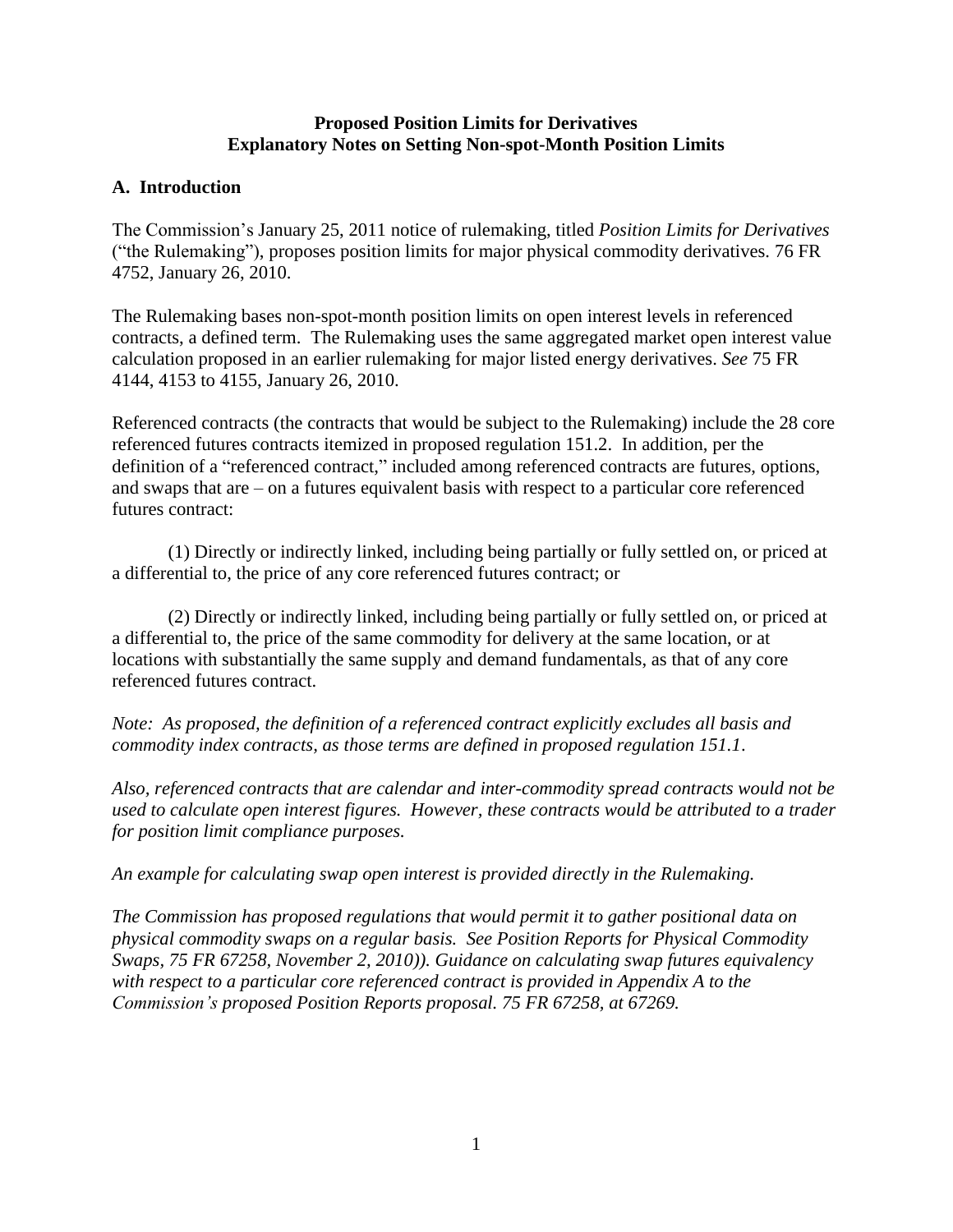## **B. Relative Size Conversion Factors**

The 28 core referenced futures contracts itemized in proposed regulation 151.2 would form the initial basis for the Commission's calculation of open interest for fixing position limits.

The open interest of non-itemized futures, options and swaps that are referenced contracts would be considered on a futures equivalent basis in terms of the corresponding core referenced futures contract itemized in proposed regulation 151.2.

Accordingly, if for example a non-itemized referenced contract trades in a unit size that is different from that contract's corresponding core referenced futures contract, the Commission would use a relative size conversion factor to render the open interest in the non-itemized referenced contract in terms of the contract's corresponding core referenced contract itemized in proposed regulation 151.2.

For example, the NYMEX E-Mini Crude Oil Futures contract, a non-itemized referenced contract, is one-half the size (500 barrels) of the contract's corresponding itemized referenced contract (*i.e.*, the CL contract, which prices 1,000 barrels of light sweet crude oil for delivery at Cushing, Oklahoma). Each E-Mini contract would therefore have a relative size conversion factor of 0.5. For the purpose of calculating the E-Mini contract's open interest, the Commission would multiply the E-Mini contract's open interest by the relative size conversion factor of 0.5, and thereby express the E-Mini contract's open interest in terms that are equivalent to the CL contract's open interest.

# **C. Delta Adjustments for Options**

In addition to performing any needed relative size conversion calculations, the Commission would multiply the open interest in all referenced option contracts by an appropriate delta coefficient for each respective option type, expiration, and strike price combination. For cleared referenced contracts for example, the Commission would use the daily contract delta coefficients that would be provided by a designated contract market or clearing organization.

For example, the Natural Gas Option on Calendar Futures Strip is a non-itemized referenced contract whose open interest figures would be adjusted by both a relative contract size conversion factor and a delta coefficient. The Commission would therefore follow two steps in rendering the open interest in this non-itemized referenced contract in terms of the contract's corresponding core referenced futures contract (*i*.*e*., the NG referenced contract listed in proposed regulation 151.2):

> First, the Commission would need to determine the appropriate relative size conversion factor. Since this option contract, when exercised, would result in a position of 12 NYMEX NN futures contracts that price 2,500 MMBtu versus the NG contract's pricing of 10,000 MMBtu, the relative size conversion factor would be 12 (the unadjusted number of NYMEX NN futures contracts that would result if the option is exercised) x 0.25 (the size of the NN contract in terms of the NG contract), which equals 3.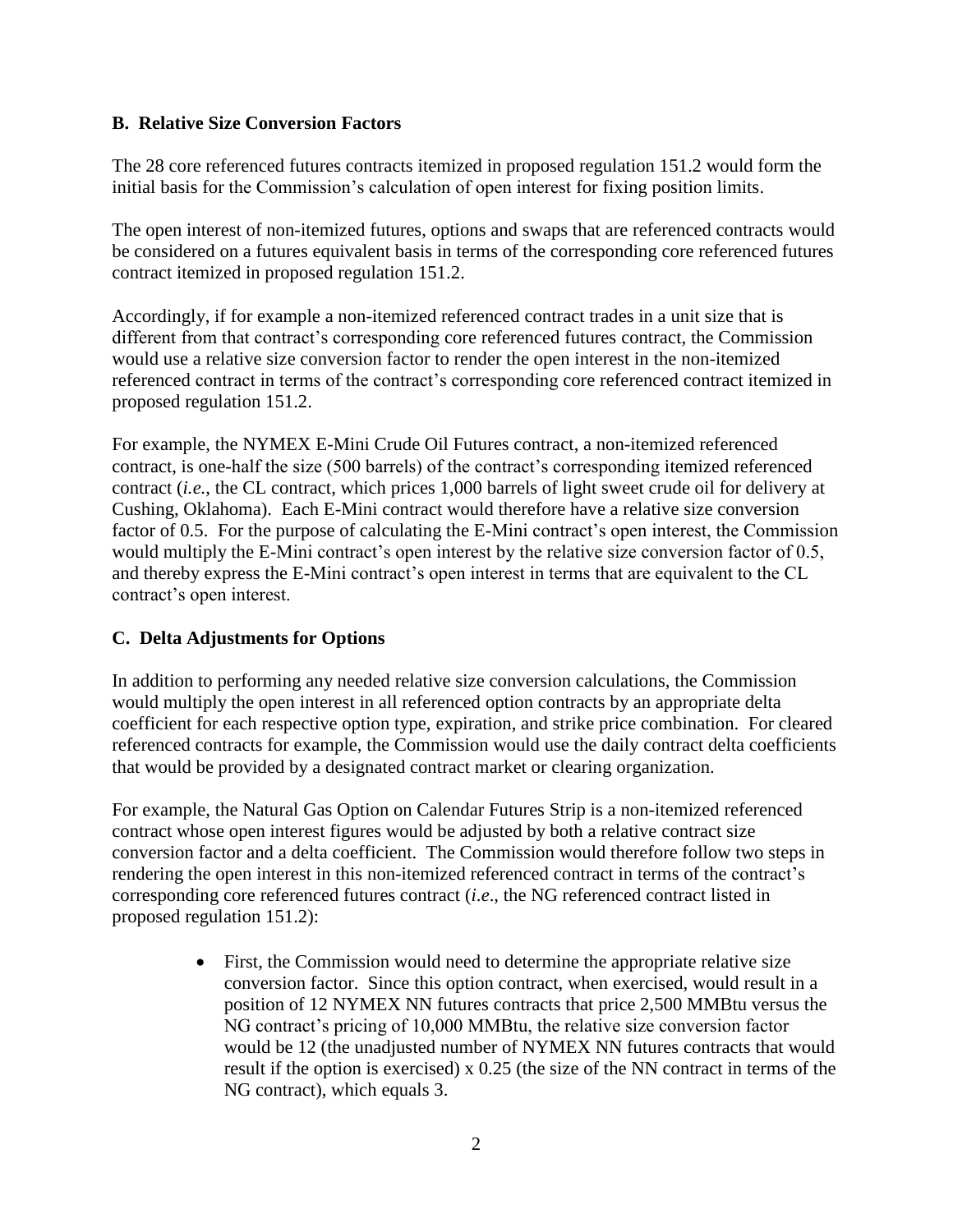- Second, the open interest in the Natural Gas Option on Calendar Futures Strip would be adjusted by a delta coefficient. To illustrate, a NYMEX NN call option contract at some expiration and strike price could, for example, have a delta coefficient of .3333... or 1/3.
- Assuming an open interest level of 1 Natural Gas Option on Calendar Futures Strip, the open interest calculation is as follows: 12 (the unadjusted number of NYMEX NN futures contracts that would result if the call futures strip is exercised) x .25 (the size conversion factor between an NN and the core referenced NG contract) x .3333…. (the assumed NYMEX NN call option delta factor) x 1 (the assumed open interest in the Natural Gas Option on Calendar Futures Strip contract) =  $1$  NG.

# **D. From Open Interest in One Referenced Contract to Position Limits**

• Step 1 – Calculation of the All-Months-Combined Month-End Open Interest

The Commission would take the open interest figure reported for the last trading day of each month for each referenced contract (month-end open interest). For cleared referenced contracts, for example, the figure would be reported by a designated contract market or a clearing house.

The Commission would next apply the appropriate relative size conversion factor and option delta coefficient to the month-end open interest figures for each referenced contract separately in order to arrive at an open interest figure for each calendar month that is expressed in terms of the contracts' corresponding core referenced contract.

For each calendar month, the Commission would next sum the month-end open interest for all itemized and non-itemized referenced contracts that are in the same commodity complex (*e.g.*, natural gas). The Commission would do this calculation separately for each calendar month of the previous year. This would lead to 12 data points. The Commission would then sum all the 12 combined month-end open interest figures for each referenced contract complex and divide this number by 12. The result would be the average combined month-end open interest figure. This figure is the open interest base that would be used to fix all non-spot-month position limits under the Rulemaking.

• Step  $2$  – Calculation of the non-spot-month limits

The non-spot-month position limit is 10% of the base open interest figure calculated in Step 1 up to 25,000 contracts with a marginal increase of 2.5% thereafter. Taking the 2010 figures for the NYMEX Light Sweet Crude Oil referenced contract complex for example, the calculation would be  $(0.1 \times 25,000) + (14,243,439) - 25,000 \times 0.025$ . The resulting position limit, rounded up to the nearest hundred, would therefore be [108,000] contracts.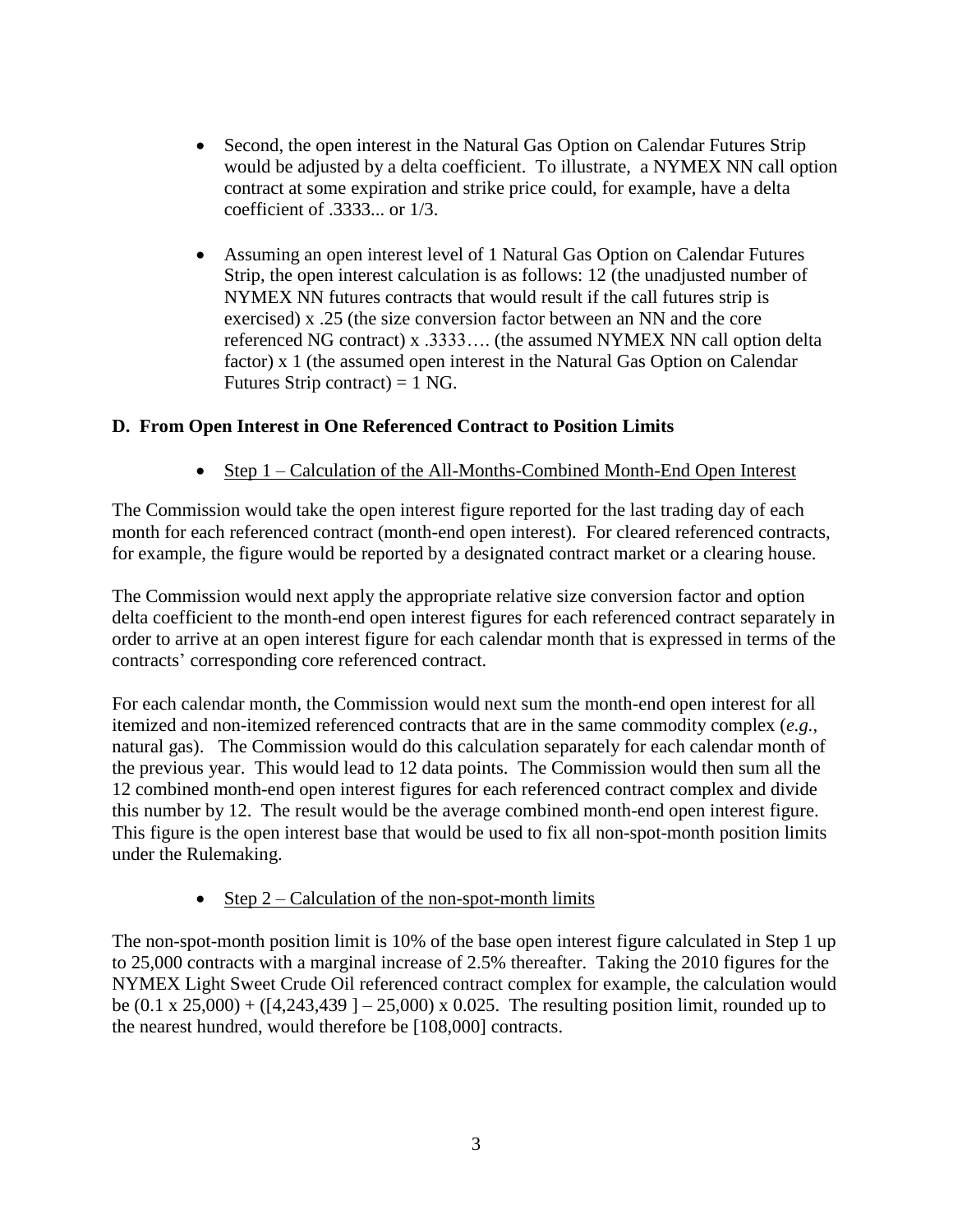### **E. Illustrative Excel Worksheets 1, 2 and 3**

- These worksheets illustrate different aspects of calculating the average combined month-end open interest figure and the application of the (10, 2.5) formula discussed above.
- No referenced contracts that are calendar or inter-commodity spread contracts are included in any of the worksheets. As noted previously, open interest generated by these spread contracts is not used to calculate the average combined month-end open interest figure. However, positions in these spread contracts would be attributed to a trader for the purpose of determining its compliance with any position limit.
- The first worksheet in the Excel spreadsheet, labeled *Reference Contract OI & Limits* contains four points of data:
	- o The referenced contract commodity complex
	- o The average 2010 all months combined (summed) month-end open interest figure, on a futures equivalent basis in terms of the complex's core referenced contract (size conversion factor applied and delta-adjusted)
	- o The non-spot-month position limit under the proposed formula for each of the 28 referenced contract complex (rounded up to the next 100 contracts)
	- o The actual proposed non-spot-month limit
- The second worksheet, labeled *Equivalent Open Interest*, contains the following information:
	- o The referenced contract complex
	- o The listing exchange with the core referenced contract, and any other contracts on the same exchange as the core referenced contract listed first, followed by all other contracts that are in the same commodity complex
	- o The name of the referenced contracts
	- o For each of the 12 months, the referenced contract's end-of-month open interest (all tenures combined), on a futures equivalent basis in terms of the core referenced contract (size factor applied and delta-adjusted)
- The third worksheet, labeled *Unadjusted Open Interest*, is similar to the second table. It contains:
	- o The referenced contract complex